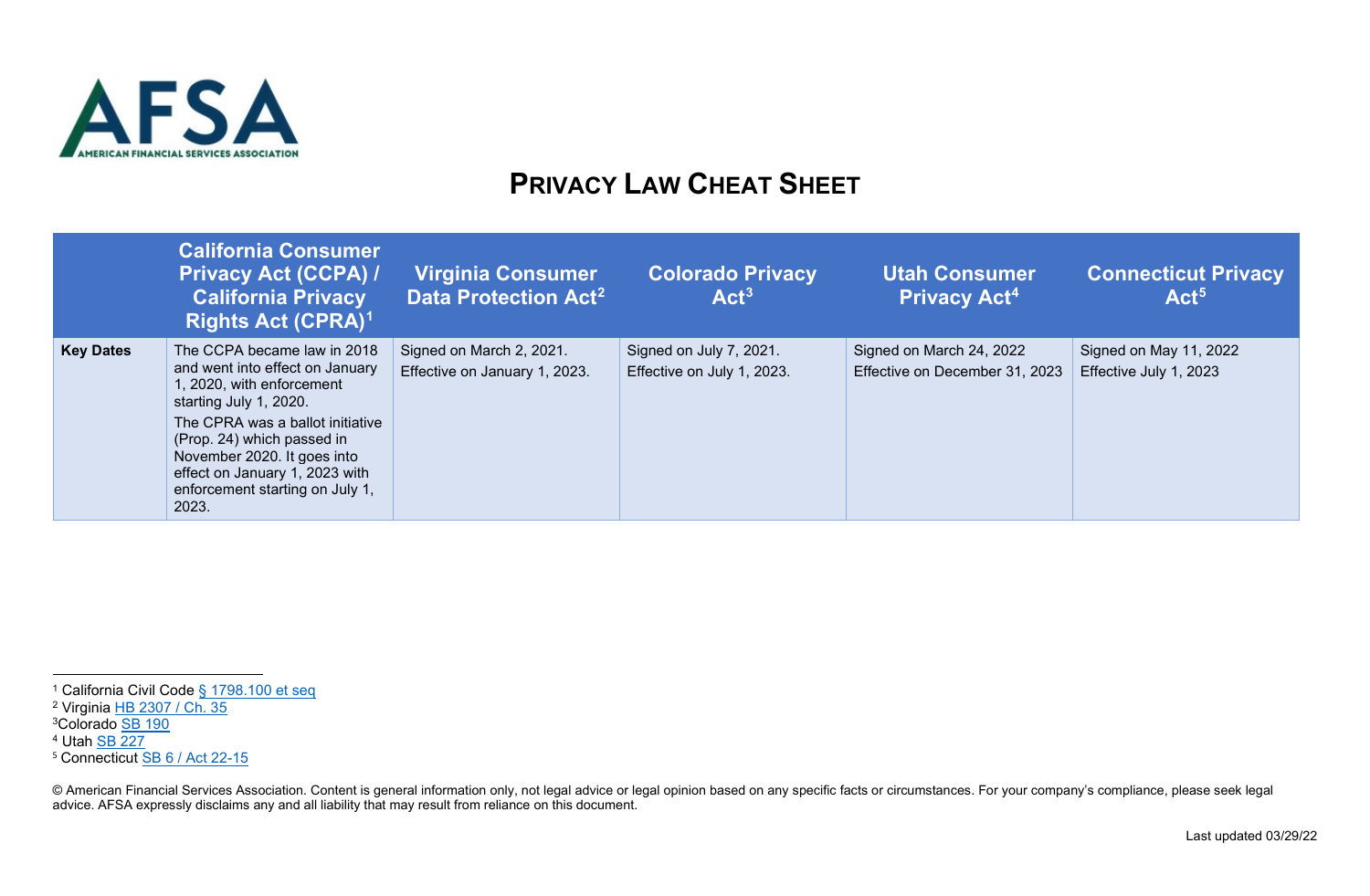|                                                               | <b>California Consumer</b><br><b>Privacy Act (CCPA) /</b><br><b>California Privacy</b><br><b>Rights Act (CPRA)<sup>1</sup></b>                                                                                                                                                                                                                                                                                             | <b>Virginia Consumer</b><br>Data Protection Act <sup>2</sup>                                                                                                                                                                                                                     | <b>Colorado Privacy</b><br>Act <sup>3</sup>                                                                                                                                                                                                                                     | <b>Utah Consumer</b><br><b>Privacy Act<sup>4</sup></b>                                                                                                                                                                                                                                                                                                                                                          | <b>Connecticut Privacy</b><br>Act <sup>5</sup>                                                                                                                                                                                                                                                                                                                                            |
|---------------------------------------------------------------|----------------------------------------------------------------------------------------------------------------------------------------------------------------------------------------------------------------------------------------------------------------------------------------------------------------------------------------------------------------------------------------------------------------------------|----------------------------------------------------------------------------------------------------------------------------------------------------------------------------------------------------------------------------------------------------------------------------------|---------------------------------------------------------------------------------------------------------------------------------------------------------------------------------------------------------------------------------------------------------------------------------|-----------------------------------------------------------------------------------------------------------------------------------------------------------------------------------------------------------------------------------------------------------------------------------------------------------------------------------------------------------------------------------------------------------------|-------------------------------------------------------------------------------------------------------------------------------------------------------------------------------------------------------------------------------------------------------------------------------------------------------------------------------------------------------------------------------------------|
| <b>Applicability</b>                                          | Applies to businesses that:<br>(A) Have annual gross<br>revenues in excess of<br>\$25 million as of<br>January 2020, adjusted<br>for inflation;<br>(B) Alone or in combination,<br>annually buys, sells, or<br>shares the personal<br>information of 100,000<br>or more consumers or<br>households; or<br>(C) Derive over 50 percent<br>of gross revenue from<br>selling or sharing<br>consumers' personal<br>information. | Applies to businesses that:<br>(A) Control or process<br>personal data of<br>100,000 or more<br>consumers; or<br>(B) Control or process<br>personal data of at least<br>25,000 consumers and<br>derive over 50 percent<br>of gross revenue from<br>the sale of personal<br>data. | Applies to businesses that:<br>(A) Control or process<br>personal data of more<br>than 100,000<br>consumers per calendar<br>year; or<br>(B) Derive revenue from the<br>sale of personal data<br>and control or process<br>the personal data of at<br>least 25,000<br>consumers. | Applies to: Businesses that:<br>(A) Have annual revenue of<br>\$25 million or more<br>(B) Satisfy one of the<br>following:<br>a. Control or process<br>the personal data of<br>100,000 or more<br>consumers in a<br>calendar year; or<br>b. Derive over 50% of<br>their gross revenue<br>from the sale of<br>personal data and<br>controls or processes<br>the personal data of<br>25,000 or more<br>consumers. | Applies to businesses that:<br>(A) Control or process data<br>of at least 75,000<br>consumers, excluding<br>personal data controlled<br>or processed solely for<br>the purpose of<br>completing a payment<br>transaction; or<br>(B) Control or process the<br>data of at least 25,000<br>consumers and derive<br>more than 25 percent of<br>their gross revenue<br>from the sale of data. |
| <b>Definition of</b><br><b>Personal</b><br><b>Information</b> | Definition of personal<br>information is very long and is<br>contained in the California Civil<br>Code § 1798.140 (v) (1)<br>Does not include publicly<br>available information, lawfully<br>obtained, truthful information<br>that is a matter of public<br>concern, or deidentified or<br>aggregate consumer<br>information.                                                                                             | "'Personal data' means any<br>information that is linked or<br>reasonably linkable to an<br>identified or identifiable natural<br>person. 'Personal data' does not<br>include de-identified data or<br>publicly available information."                                          | "Personal data' means<br>information that is linked or<br>reasonably linkable to an<br>identified or identifiable<br>individual.<br>'Personal data' does not include<br>de-identified data or publicly<br>available information."                                               | "Personal data' means<br>information that is linked or<br>reasonably linkable to an<br>identified individual or an<br>identifiable individual.<br>(b) 'Personal data' does not<br>include deidentified data,<br>aggregated data, or publicly<br>available information."                                                                                                                                         | "Personal data" means any<br>information that is linked or<br>reasonably linkable to an<br>identified or identifiable<br>individual. "Personal<br>data" does not include de-<br>identified data or publicly<br>available<br>information.                                                                                                                                                  |

© American Financial Services Association. Content is general information only, not legal advice or legal opinion based on any specific facts or circumstances. For your company's compliance, please seek legal advice. AFSA expressly disclaims any and all liability that may result from reliance on this document.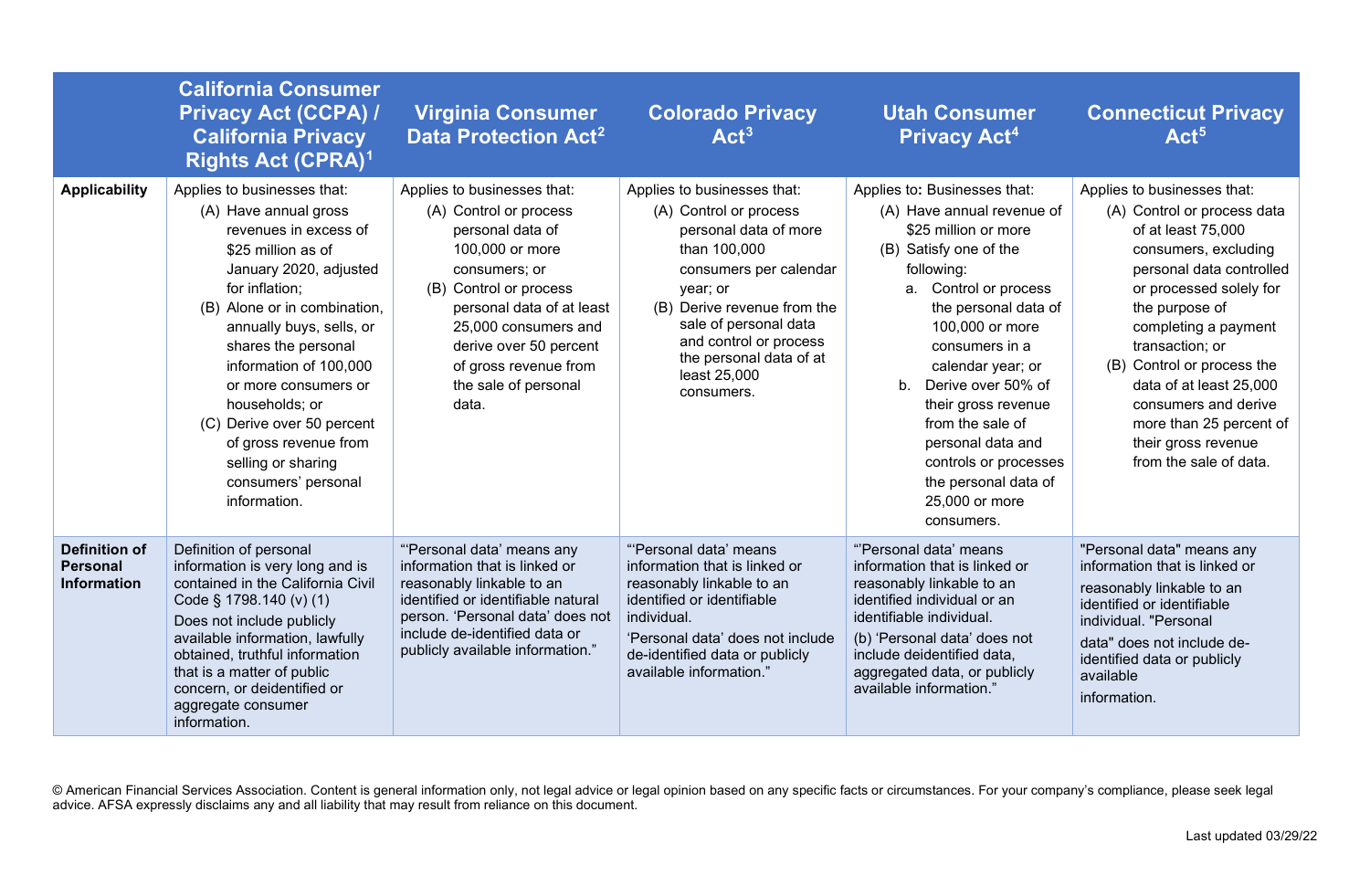|                                         | <b>California Consumer</b><br><b>Privacy Act (CCPA) /</b><br><b>California Privacy</b><br><b>Rights Act (CPRA)<sup>1</sup></b>                                                                                                                                                           | <b>Virginia Consumer</b><br>Data Protection Act <sup>2</sup>                                                                                                                                                     | <b>Colorado Privacy</b><br>Act <sup>3</sup>                                                                                                                                                   | <b>Utah Consumer</b><br><b>Privacy Act<sup>4</sup></b>                                                                                                                                                      | <b>Connecticut Privacy</b><br>Act <sup>5</sup>                                                                                           |
|-----------------------------------------|------------------------------------------------------------------------------------------------------------------------------------------------------------------------------------------------------------------------------------------------------------------------------------------|------------------------------------------------------------------------------------------------------------------------------------------------------------------------------------------------------------------|-----------------------------------------------------------------------------------------------------------------------------------------------------------------------------------------------|-------------------------------------------------------------------------------------------------------------------------------------------------------------------------------------------------------------|------------------------------------------------------------------------------------------------------------------------------------------|
| <b>Definition of</b><br><b>Consumer</b> | "A natural person who is a<br>California resident, as defined in<br>Section 17014 of Title 18 of the<br>California Code of Regulations,<br>as that section read on<br>September 1, 2017, however<br>identified, including by any<br>unique identifier."                                  | "A natural person who is a<br>resident of the Commonwealth<br>acting only in an individual or<br>household context. It does not<br>include a natural person acting<br>in a commercial or employment<br>context." | "An individual who is a Colorado<br>resident acting only in an<br>individual or household context;<br>and does not include an<br>individual acting in a commercial<br>or employment context." | "An individual who is a resident<br>of the state acting in an<br>individual or household context.<br>(b) 'Consumer' does not include<br>an individual acting in an<br>employment or commercial<br>context." | "An individual who is a resident<br>of this state and who is acting<br>only in an individual,<br>noncommercial or household<br>context." |
| <b>Other</b><br><b>Definitions</b>      | "Household" means a group,<br>however identified, of<br>consumers who cohabitate with<br>one another at the same<br>residential address and share<br>use of common devices or<br>services.                                                                                               |                                                                                                                                                                                                                  |                                                                                                                                                                                               |                                                                                                                                                                                                             |                                                                                                                                          |
| <b>Privacy</b><br><b>Rights</b>         | Rights to delete, know, access,<br>correct, opt out, limit use &<br>disclosure of sensitive<br>information, protection against<br>discrimination.<br>It also prohibits companies from<br>retaliating against employees,<br>job applicants, and contracts for<br>exercising their rights. | Rights to access, correct,<br>delete, obtain a copy of data,<br>and opt out.                                                                                                                                     | Right to opt-out, right to access,<br>right to correction, right to<br>deletion, and right to data<br>portability.                                                                            | Right to access, right to<br>correction, right to deletion, right<br>to access, right to opt-out.                                                                                                           | Right to know, right to correct,<br>right to delete, right to access,<br>and right to opt-out.                                           |
| <b>Exemptions</b>                       | Information covered by the<br><b>GLBA</b><br>Information and activities<br>covered under the FCRA                                                                                                                                                                                        | Institutions and data subject to<br>the GLBA<br>Information and activities<br>covered under the FCRA                                                                                                             | Institutions subject to the GLBA<br>and their affiliates.<br>Activities regulated by the FCRA                                                                                                 | Institutions subject to the GLBA<br>and their affiliates.<br>Activities regulated by the<br>FCRA.                                                                                                           | Data and institutions subject to<br>the GLBA.<br>Activities covered by the FCRA,<br>and employee information.                            |

© American Financial Services Association. Content is general information only, not legal advice or legal opinion based on any specific facts or circumstances. For your company's compliance, please seek legal advice. AFSA expressly disclaims any and all liability that may result from reliance on this document.